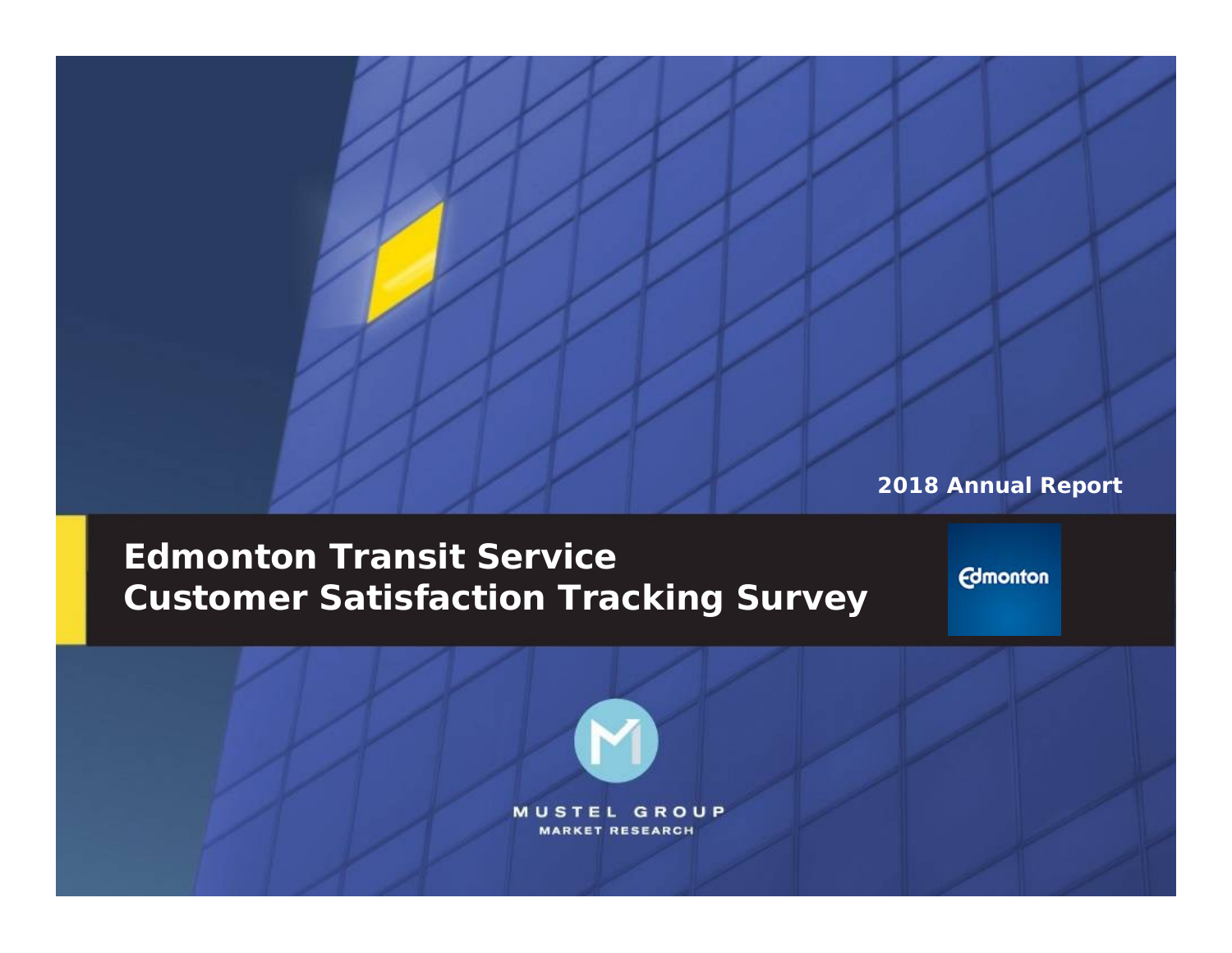

### **Executive Overview**

#### **Introduction**

 To monitor customer satisfaction and assess the impact of future changes in service delivery, <sup>a</sup> new tracking study for the Edmonton Transit Service (ETS) was implemented in October 2014. Initially conducted with *past year* customers, this continuous, random probability telephone survey was re‐ focused in October 2015 primarily to capture satisfaction among **past 4 week** riders. Accordingly, <sup>a</sup> total of 1,600 interviews annually (400 per quarter) are completed with past 4 week customers. The research provides an on‐going, up‐to‐ date reflection of satisfaction with and perceptions of ETS throughout all seasons of the year.

Usage frequency among past 4 week riders is defined as:

- High frequency **High frequency 25 or more one‐way trips**
- Low frequency **Low frequency 1‐24 one‐way trips**
- Highlights of the findings for the 2018 calendar year are summarized in this *Executive Overview* with more complete, illustrated results in the *Detailed Findings* section of this report. Comparisons are made where applicable to previous measures.
- Satisfaction overall and for specific attributes is measured on <sup>a</sup> 10‐point scale where 1 means "**not at all** satisfied" and 10 means "**completely** satisfied".
- For the purpose of this tracking study satisfaction is defined as follows:

'**Satisfied**' = a **rating of 7 to 10** on the 10‐point scale '**Extremely satisfied**' = a rating of **9 or 10**

#### **Key Findings**

#### **Overall Satisfaction with ETS**

- Satisfaction with Edmonton Transit Service was evaluated on the basis of customers' experiences in the previous 4 weeks taking into consideration all of their interactions and access before, during or after their trips.
- Similar to past three years, over 75% of the past 4 week customers are satisfied overall with the Edmonton Transit Service. Results are also stable in terms of the proportion who are 'extremely satisfied' (25% rate their overall satisfaction as 9 or 10 out of <sup>a</sup> possible 10).

#### **Overall Satisfaction**



- Seasonally, the fourth quarter registers the lowest level of satisfaction (significantly lower than Q1 & Q2). Opinions are largely similar by mode type (bus, LRT), geography and demographics, but high frequency riders are more satisfied this year.
- A majority within each customer segment is satisfied, with highest ratings reported by secondary students (89%), and the lowest by riders with <sup>a</sup> disability (66% satisfied).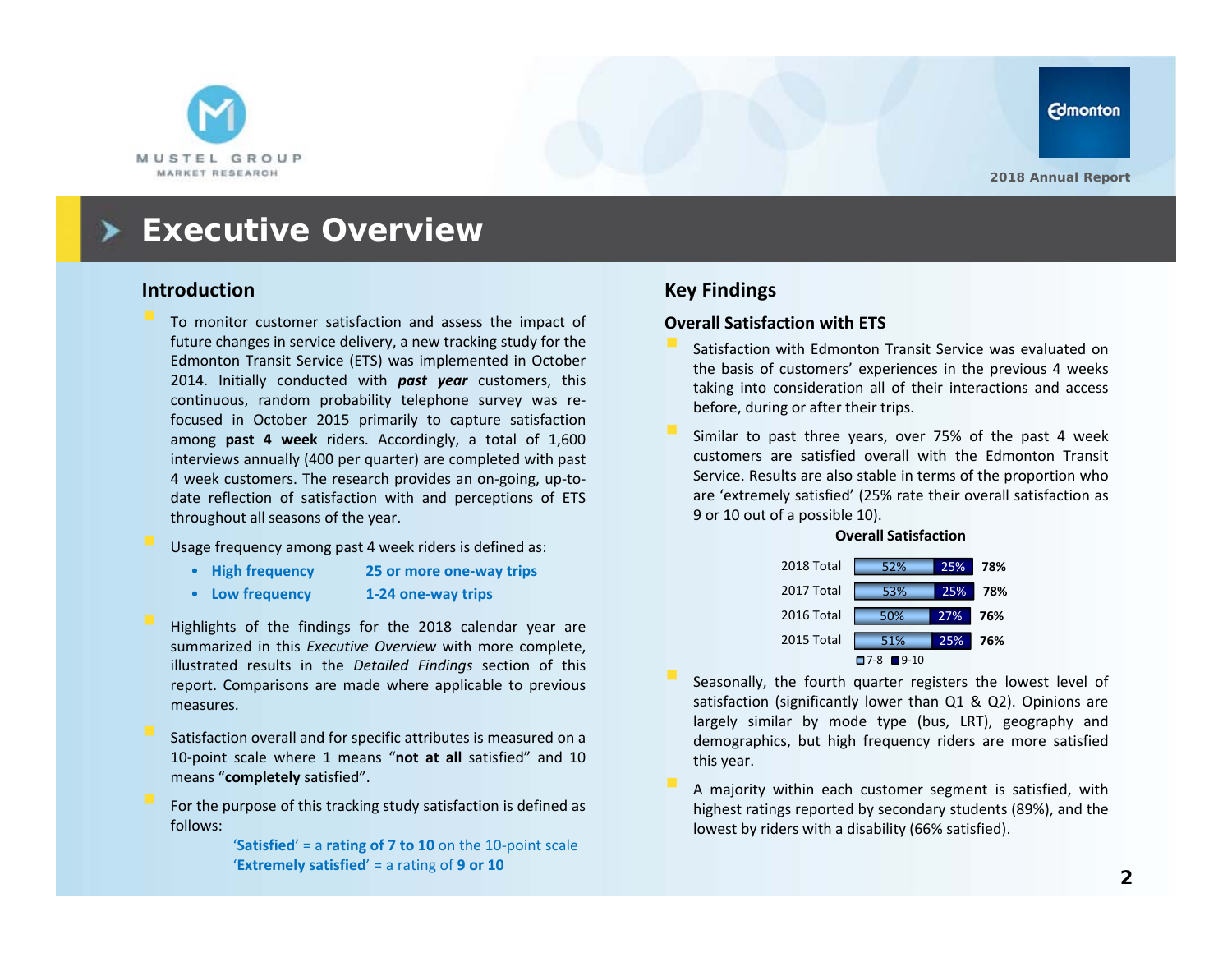

#### **Satisfaction with Service Attributes**

 Satisfaction was measured on 30 specific attributes covering nine stages of the customer experience.

#### **Customer Experience Stages**

Stage 1: Trip Planning Stage 2: Fare Purchase Stage 3: Go to Stop/ Station Stage 4: Wait at Stop/Station Stage 5: Boarding Stage 6: In Transit (On Board) Stage 7: Transfer Stage 8: Arrival Stage 9: Post‐trip Reflection

TRANSFER

POST TRIP REFLECTIO

 Customer satisfaction continues to be generally favourable, ranging from almost two‐thirds to nearly everyone satisfied on various aspects of service delivery and engagement.

- Highest: 'LRT operator driving smoothly', 94% satisfied
- Lowest: 'Bus frequency' and 'Park and Ride Facilities', 63% satisfied each

 **Year to Year**: Among the 30 attributes measured, satisfaction levels are largely consistent with previous years, but two attributes see improvement while four see some weakening.

• Declines: Although still among the top ratings, 2018 sees <sup>a</sup> softening in satisfaction for fare purchase options, duration of the trip, convenient bus stop locations and for safety while waiting at LRT stations, at transit centres and while onboard LRT's (likely due to safety incidents/ issues regarding LRT's and buses, particularly in the fall season).

#### **Service Attributes, cont.**

- •Improvements: Meanwhile, ease of trip planning has regained strength and gradual improvement continues for bus on-time reliability.
- **Top rated attributes** see the highest satisfaction levels with 81% or more customers satisfied in total and with 35‐62% extremely satisfied.
	- Top attributes: **vehicle operator** attributes—skill driving (LRT and bus), attention to safety and customer service.
	- Other top attributes include: **time** factors (LRT reliability, LRT frequency, convenient bus stops), **safety** (onboard bus & LRT), **cleanliness** (LRT station & interior) and easy to use **trip planning** information.
- Seven variables fall into the lowest tier of attributes with total satisfied levels falling in the 63‐69% range, including:
- Time related factors (connections, bus frequency)
- Comfort (overcrowding and enough bus shelters)
- Convenience (Park & Ride facilities)
- How ETS communicates also could be improved.
- Seasonally: Results are mostly consistent between quarters: however, declines are registered in Q4 regarding bus on-time reliability, overcrowding and enough shelters. In addition, lower Q4 proportions of 'extremely satisfied' are seen for safety onboard LRT, waiting at transit centres and at bus stops (likely due to safety incidents/ issues regarding LRT's and buses, particularly in this season).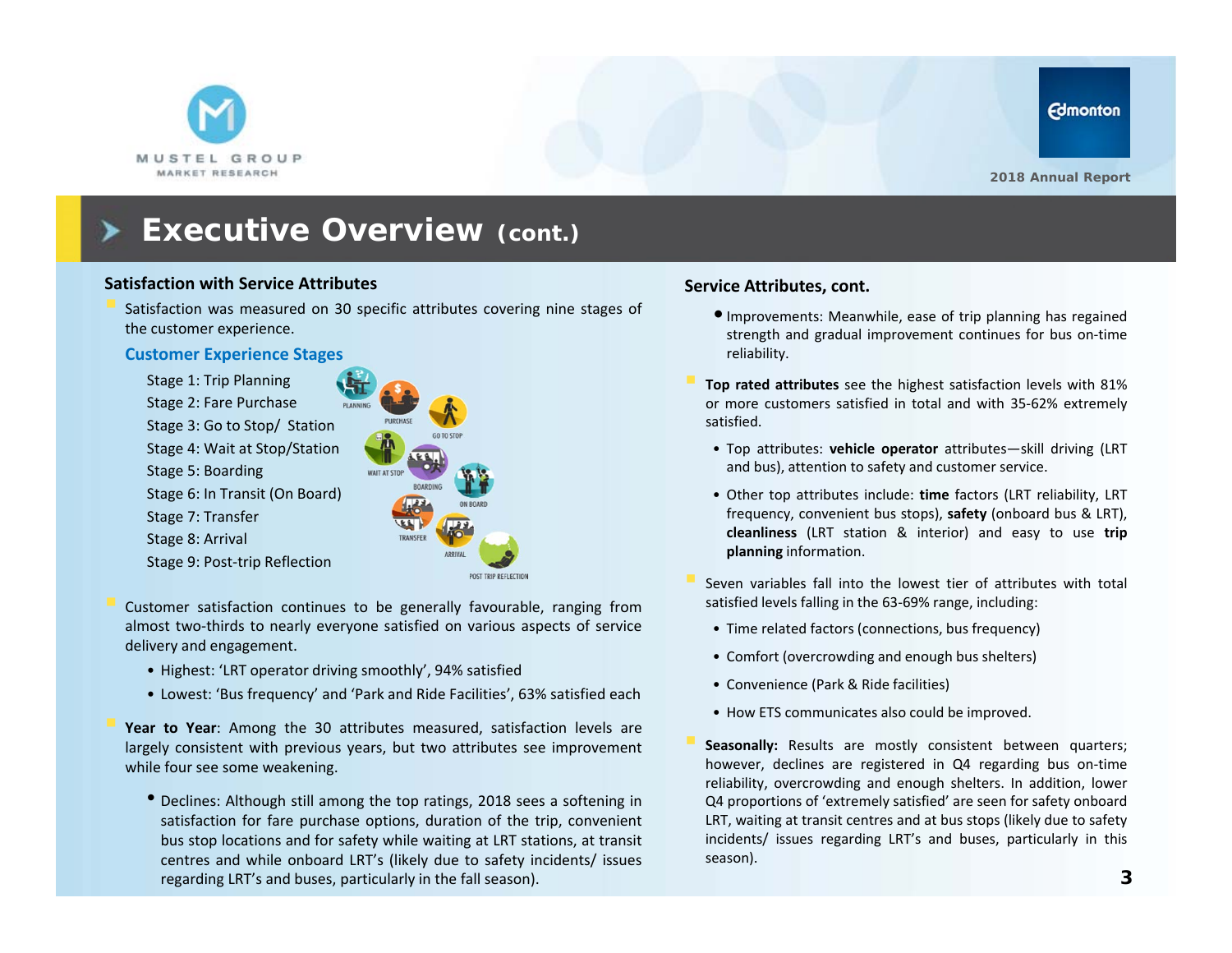

#### **Critical Moments of Truth**



- When designing this customer satisfaction tracking program, qualitative research was conducted with customers and operators to create <sup>a</sup> map of the customer experience and identify Critical Moments of Truth, or moments that have greatest potential to trigger strong positive or negative feelings about the customer experience. These moments were incorporated and aligned with selected service attributes in the tracking study. Three key factors emerged from the Customer Experience Mapping exercise: Access to information, Time and Security.
- The customer satisfaction tracking indicates that ETS continues to do <sup>a</sup> good job addressing these key factors—in particular, **safety and security** (operators driving safely, professionally and smoothly when starting and stopping, personal safety onboard bus and LRT and while waiting), **time‐related factors** (LRT frequency and on‐time/reliable service) and **access to information** (helpful/ considerate bus operators and ease of trip planning).

#### **Key Drivers of Customer Satisfaction**

 Key drivers are attributes that have greater potential to influence overall satisfaction. To reveal areas of success and opportunity for ETS, key drivers analysis was used to create Priority Charts, plotting customer satisfaction and importance for the 30 service attributes. Importance is derived from the extent to which each attribute rating is statistically correlated with overall satisfaction.

#### **Key Drivers of Customer Satisfaction, cont.**

 **Success**: Most service attributes where ETS finds success have only moderate influence on overall satisfaction and none exert a strong influence. However, the following attributes are at or slightly above average in importance to customers:

- **Convenient bus stop locations** (0.46)
- **LRT on‐time reliable service** (0.46)
- **Safety on board LRT** (0.45)
- **Safety on board bus** (0.44)
- **Opportunity**: Overall satisfaction can be improved the most by attributes that are highly important to customers but where performance is relatively weaker. These are the most influential and of highest priority (in order of importance):
	- **Good connections** (0.54, most important)
	- •**Bus frequency** (0.54, most important)
	- •**Trip duration** (0.52)
	- •**Bus on‐time reliability** (0.52)
	- **Value for fare** (0.51)
	- •**ETS hours of operation** (0.49)
	- •**ETS communications with customers** (0.44)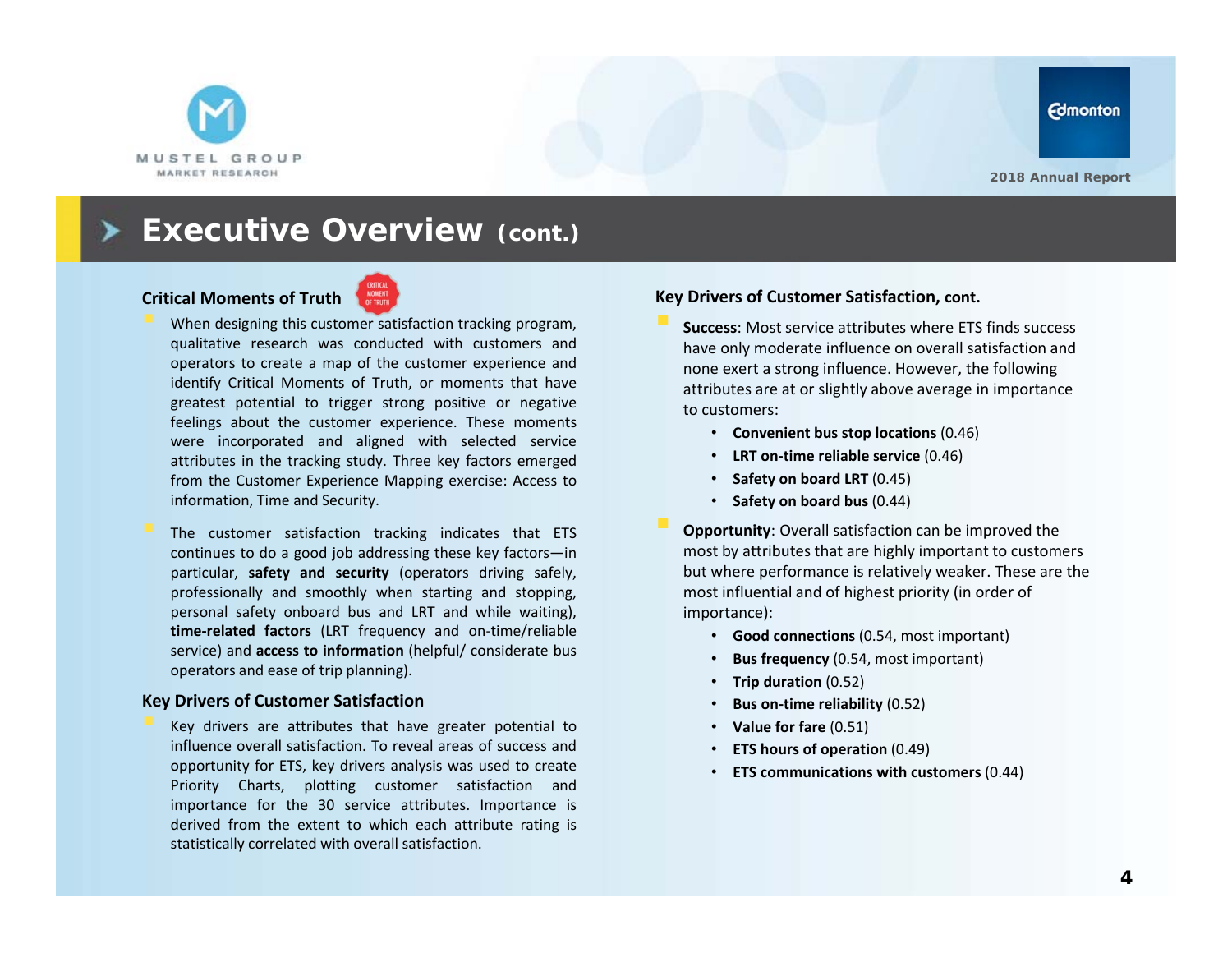

#### **Loyalty**

- **Likelihood to recommend ETS** to <sup>a</sup> friend or colleague (assuming routes are suitable for them) serves as <sup>a</sup> measure of satisfaction and loyalty. This measure is highly correlated with overall service satisfaction, as it is an outcome of overall experiences and perceptions about ETS. Attributes most strongly correlated with <sup>a</sup> positive likelihood to recommend are: value for fare (the most important), trip duration and good connections—all are among the key opportunities identified for increasing customer satisfaction.
- The likelihood to recommend measure identifies customers who are highly likely to recommend ETS—that is, ETS Promoters; those least likely to recommend ETS are Detractors and those in between are called Passives. The proportion of promoters and passives are about equal (40% and 42% respectively), while 18% are detractors. Detractors are most unhappy with ETS value for fare, bus frequency, connections, bus on-time reliability, overcrowding on buses, communications, not enough shelters and total trip duration.

#### **Motivators**

- The most common reason for choosing transit over other modes of transportation is affordable cost, consistent with 2017 but higher than in 2016 and 2015. Also mentioned are not having to worry about parking or driving (consistent over time) and that no other option is available (lower than the 2015 benchmark).
- Routes and schedules continue to be the most widely requested single change to ETS—e.g., more buses/improved frequency, improved schedule reliability and expanded LRT/ bus routes and off‐peak service.

#### **Current Usage**

 **Incidence in population:** Nearly 6‐in‐10 Edmonton residents aged 15+ travelled on ETS in the past year (58%) with 34% riding in the past 4 weeks. Results are stable since 2015.



 **Frequency among past 4 week customers:** As in 2017, there are more high frequency riders (37% vs 33% in 2015). The total average trip rate is statistically unchanged, but there is <sup>a</sup> directional increase among low frequency riders (6.9 to 7.3 this year).



- **Average <sup>=</sup> 20.3 one‐way trips per past 4 week customer**
- Low frequency rider: 7.3 trips vs. High frequency rider: 43.2 trips
- Combined use of bus and LRT in the same trip is similar to 2017 past 4 week trip volume (32%) and remains higher than the 28% in reported in 2015.
- **Perceived change in usage:** Similar to previous measures, past four week riders tend to think their transit use is about the same as one year ago (60%). The remainder are evenly divided between using transit less regularly and using it more often (20% each).
- **Services used in past year:** The incidence of using LRT and bus in the past year is identical (87% each).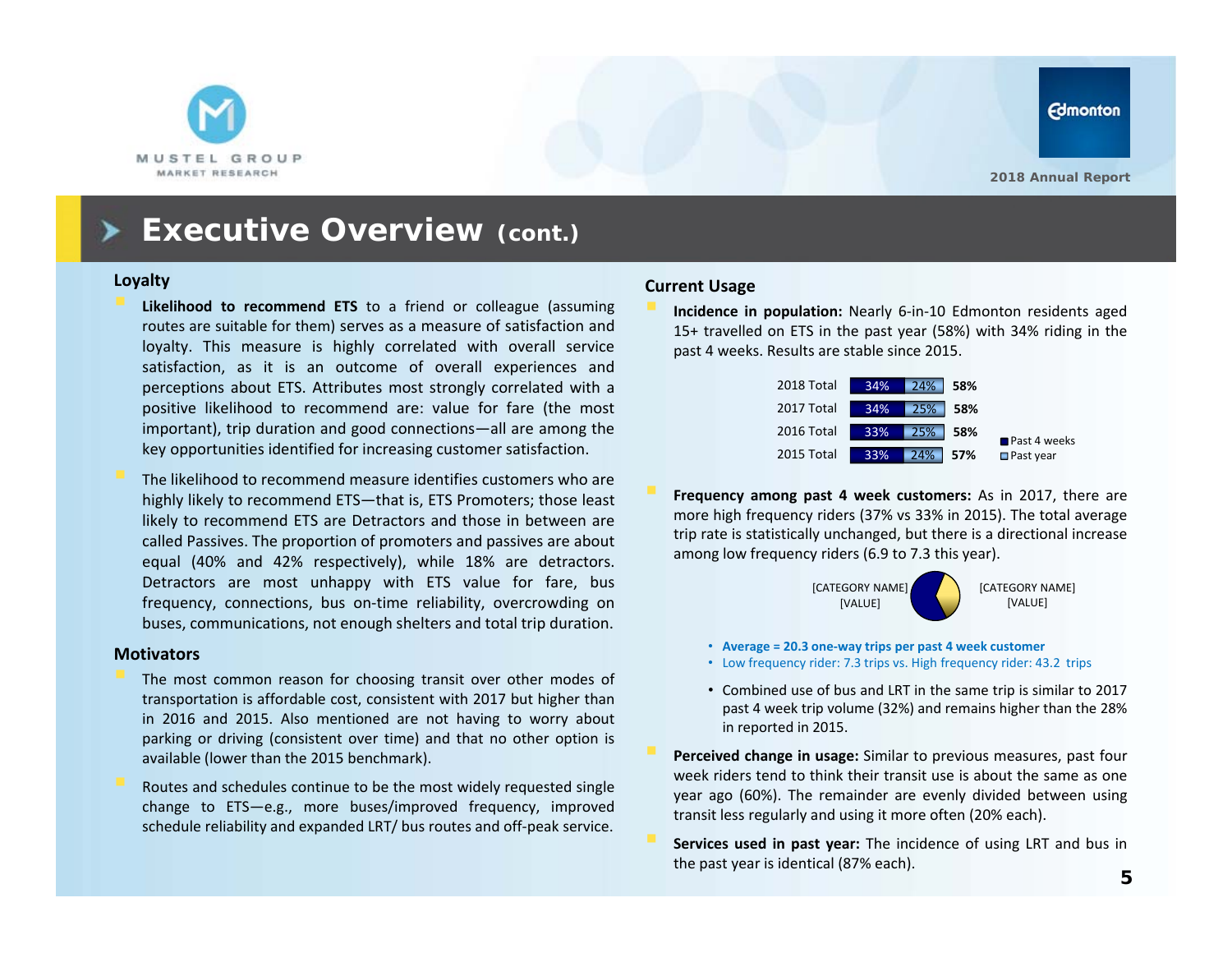

#### **Current Usage, cont.**

#### **Services used in past year**

- A total of 68% of riders looked at or asked for ETS route information in 2018, consistent with 2017 results (67%) and mirroring 2015 levels after <sup>a</sup> decline in 2016 (61%). **ETS' online trip planner** is the primary source (65%, higher than the past two years), followed by Google Maps (up significantly over time and now 62%). As well, use of poster/info at the stop/station has again increased (41%).
- Park and Ride is used by 23% of past 4 week customers.

#### **Trip characteristics among past 4 week riders**

- The most popular trip purposes are personal business (65%), social/ recreational (62%), and special events (58%). This is followed by work commuting (56%) and shopping (42%), then post secondary school (24%) and grade school (10%).
- The 'most frequent' trip is reported to be in the weekday p.m. peak (60%), followed by the a.m. peak (51%) and the midday and weekend travel (46% and 41% respectively).
- Payment methods among past 4 week customers are split about equally between tickets (30%) and monthly passes (28%), compared with cash used by 21%.
- Most past 4 week riders walk to their stop (83%, higher than in 2017), averaging six and <sup>a</sup> half minutes to arrive at the system start point (at <sup>a</sup> bus stop 66% vs. 34% at LRT/transit centre). Only 17% use <sup>a</sup> car to get to the start point. 6‐in‐10 make <sup>a</sup> transfer with most making just one transfer.
- Aside from <sup>a</sup> smaller proportion paying with cash, results are in line with 2017.

#### **Past 4 Week Customer Profiles**

 **Demographic differences** between past 4 week ETS riders and all Edmonton residents in this year's survey**:**

- Younger (27% are 15‐24 years old vs. 14% in population)
- Fewer seniors 65+ (10% vs. 15% of population)
- More enrolled students (27% vs. 13% of population)
- More transit users aged 15+ in the household (average of 2.0 vs. 1.3 in general population)
- **Disabilities among ETS past 4 week riders**: Consistent with previous years, 6% of riders surveyed self‐identified as having <sup>a</sup> disability that would limit their ability to take conventional transit. Of these, 18% said they use DATS (also similar to past years), meaning that the large majority of disabled riders use the conventional ETS service.
- **Vehicle access among ETS past 4 week riders**: Unchanged over time, the large majority (72%) of riders own or have access at home to <sup>a</sup> vehicle that could be used for trips made by transit. About three‐in‐ten are captive riders (28%).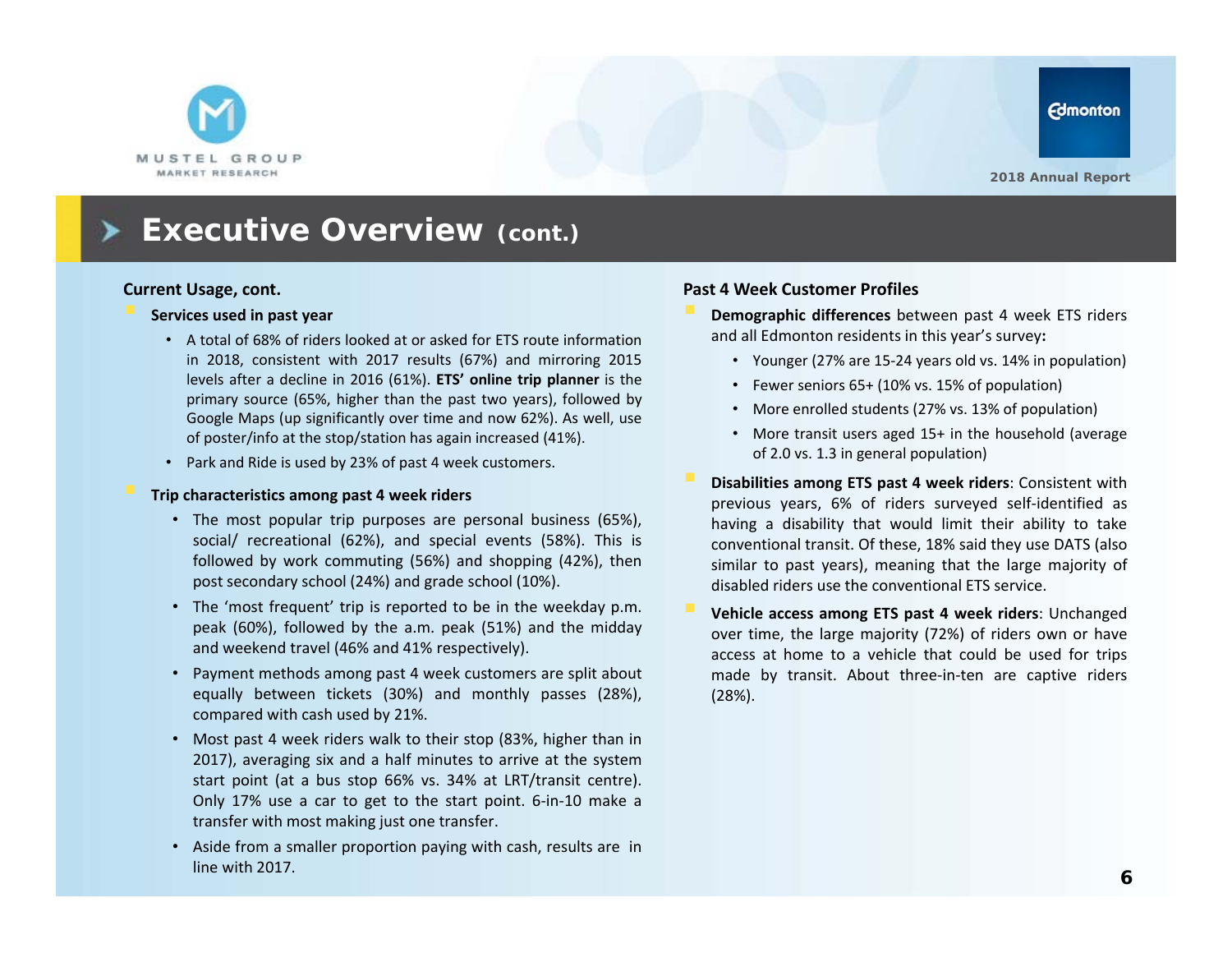

# **Executive Overview — Key Takeaways**

#### **Customer Satisfaction**

- **1. Overall satisfaction**: General stability versus past years and by mode type, geography, demographics and rider frequency. However, <sup>a</sup> significantly lower rating is provided in the fall compared to other seasons throughout the year.
- **2. Satisfaction across specific attributes**: Continued general stability, ranging from almost two-thirds to nearly everyone satisfied with service delivery and engagement attributes measured. Extremely satisfied levels reach 35% to 62% for the most well-regarded/top tier attributes.
- **3. Improvements**: Gradual improvement continues for bus on‐time reliability (65% in 2015 to 72% currently) and recovery for ease of trip planning (84% in 2015, down to 81% and 82% in the following two years, but now at 85%).
- **4. Weakening**: Although still among the top ratings, statistical weakening seen for fare purchase options (80% in 2015 to 76% currently), convenient bus stop locations (87% in 2015 to 84% this year), safety while waiting at LRT stations and at transit centres (both from 79% in 2015 to 74% currently), safety onboard LRT's (86% in 2015 to 83% this year) and duration of the trip (81% in 2015 to 77% currently). Incidents and issues that occurred with regards to safety with ETS in 2018 are likely the cause for the declines in safety attributes cited above.

#### **Key Drivers of Satisfaction**

- **1. Success**: While no service attributes where ETS achieves some success exert strong influence on overall satisfaction, the following have slightly above average importance: **Convenient bus stop locations, LRT on‐time reliability,** and **safety on board bus and LRT.** Maintaining these successes may help improve overall satisfaction.
- **2. Opportunity**: Overall satisfaction can be improved the most by attributes that are highly important to customers but where performance is relatively weaker. These are the most influential:

#### **Key Drivers, cont.**

- **2. Opportunity (cont.)**:
	- **Trip duration**
	- •**Bus on‐time reliability**
	- **Value for fare**
	- •**ETS hours of operation**
	- **ETS communications**
- **3. Loyalty:** Most correlated with loyalty (likelihood to recommend) are: *value for fare paid* ‐ the most important, but good connections and trip duration are also key drivers**.**

#### **ETS Usage Monitoring**

- **1. Ridership incidence stable** for past 3‐year customers but past year level on an upwards trend (75%, inching closer to the 77% in 2015).
- **2. Trip rate** also stable among past 4‐week customers:
	- Past 4-week ratio of high frequency to low frequency ridership same as in 2017 (37% and 63% respectively).
	- Average trip rate in past 4 weeks relatively unchanged (20.3 currently).
	- Significantly higher trip rates among middle‐aged, workplace commuters, secondary and post-secondary students segments.
- **3. ETS services** use improvements/changes:
	- Continued increase in use of both Google Maps (now at 62%, up to from 50% in 2017) and posters/info stop or station (41% in 2018 compared to 32% the previous year).

**Trip Characteristics Monitoring:** No significant changes are reported.

- **Good connections** (most important)
- •**Bus frequency** (equally most important)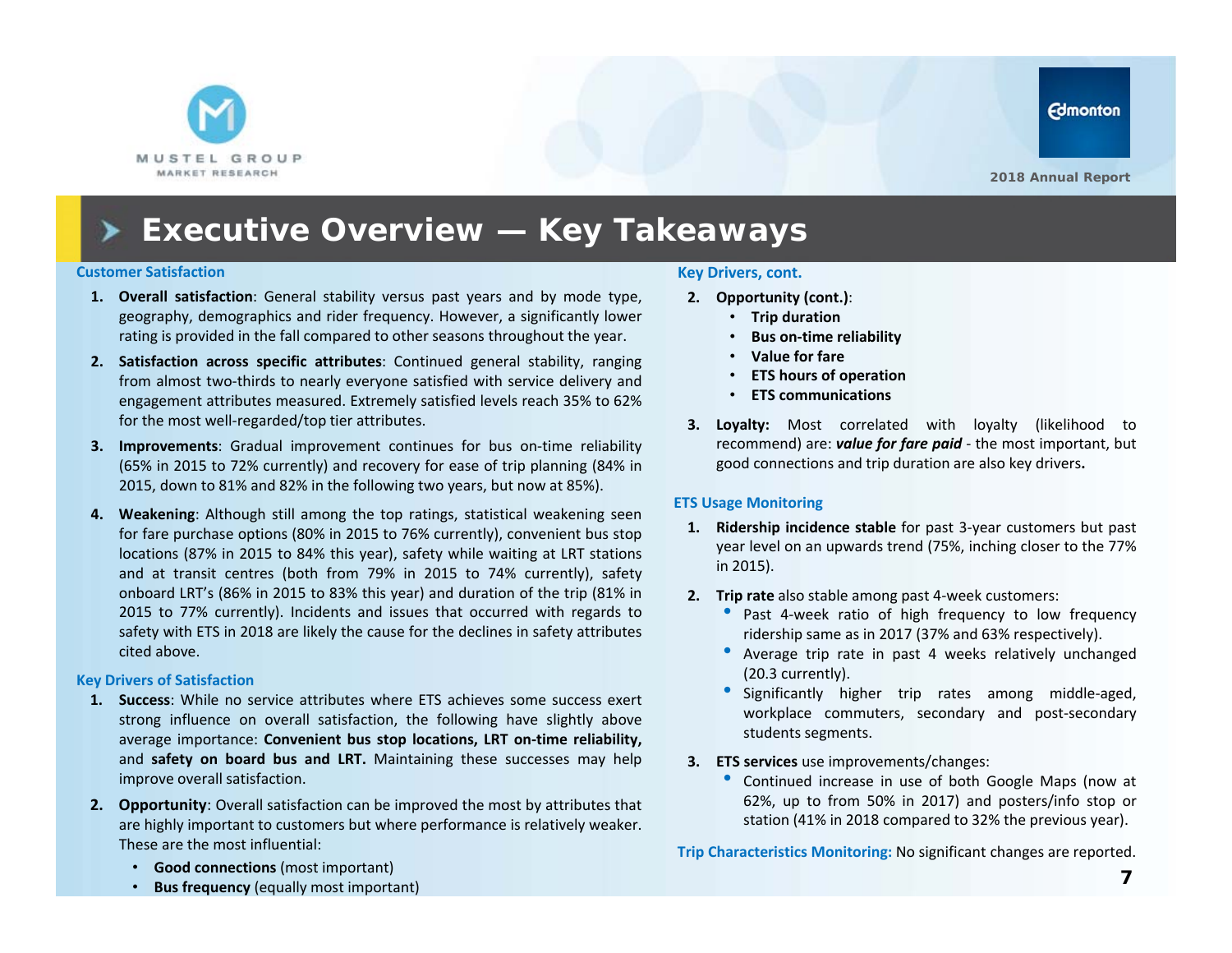

# **Satisfaction with Specific Service Attributes — Detail**

ETS performance across the customer experience stages is summarized in the following charts.

| <b>Stage 1: Trip Planning</b>                              |                                                  |     |            |
|------------------------------------------------------------|--------------------------------------------------|-----|------------|
|                                                            | Communications                                   | 39% | 30%<br>69% |
|                                                            | • Ease of trip planning                          | 39% | 45%<br>85% |
|                                                            | Hours of operation                               | 42% | 36%<br>78% |
| <b>Stage 2: Fare Purchase</b>                              | • Convenient fare purchase options               | 32% | 44%<br>76% |
| Stage 3: Go to Stop/ Station                               | BUS convenient bus stop locations                | 40% | 44%<br>84% |
| Stage 4: Wait at Stop/ Station                             | BUS service frequently enough                    | 40% | 23%<br>63% |
|                                                            | LRT service frequently enough                    | 40% | 41%<br>81% |
|                                                            | <b>BUS enough shelters</b>                       | 42% | 26%<br>67% |
| BUS & TRANSIT CENTRE clean & tidy shelters                 |                                                  | 44% | 26%<br>70% |
|                                                            | LRT clean & tidy stations                        | 49% | 85%<br>36% |
| • BUS personal safety waiting at bus stop                  |                                                  | 45% | 34%<br>79% |
| • TRANSIT CENTRE personal safety waiting at transit centre |                                                  | 43% | 31%<br>74% |
| • LRT personal safety waiting at LRT station               |                                                  | 42% | 32%<br>74% |
|                                                            | Overall satisfaction with Park & Ride facilities | 32% | 63%<br>31% |

#### **Overall Satisfaction**

 $\Box$  7-8

 $\blacksquare$ 9-10

#### \* *indicates Critical Moment of Truth*

*% Satisfied = Rating 7‐10 out of 10*

*% Extremely satisfied = Rating 9‐10*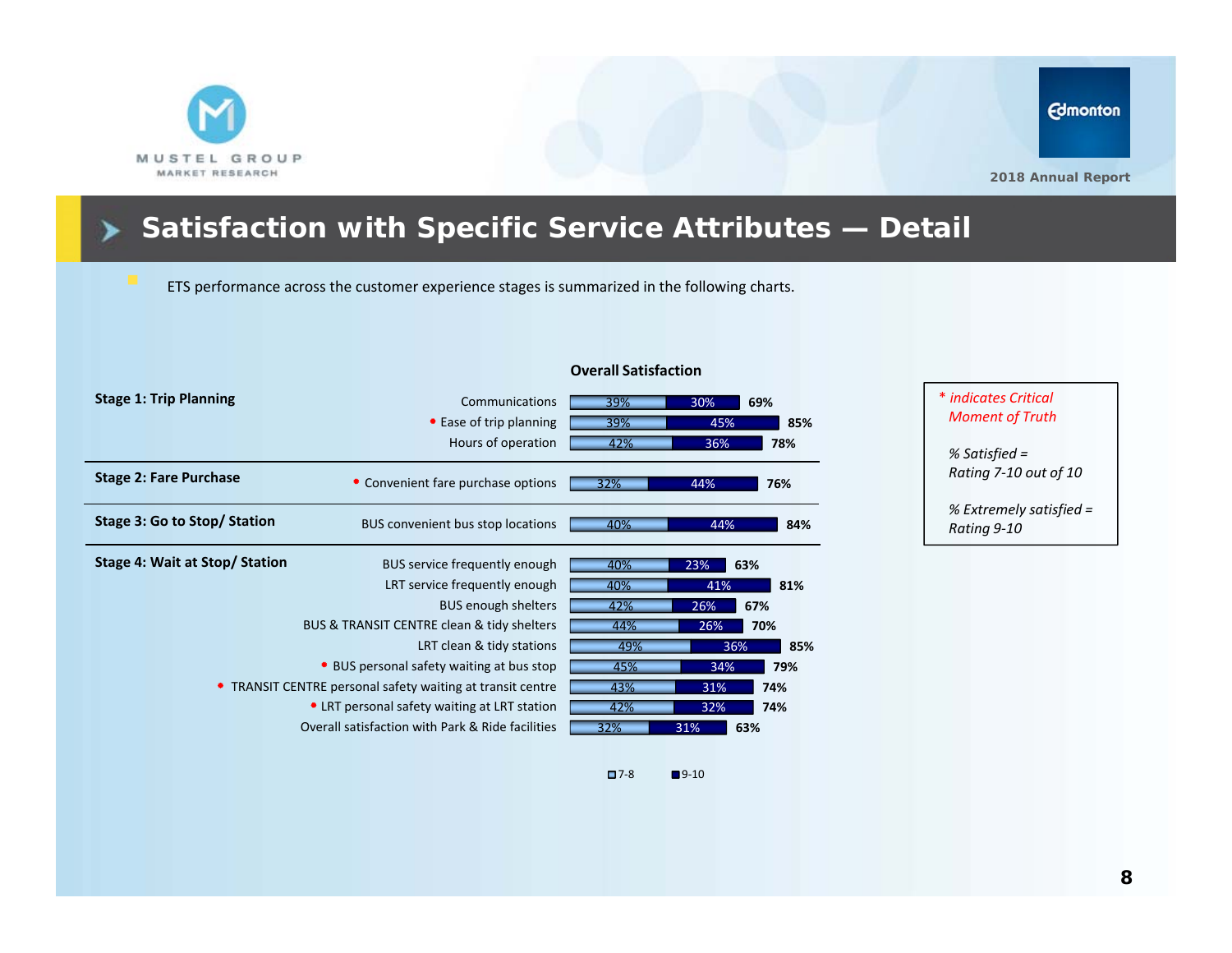

▶

# **Satisfaction with Specific Service Attributes — Detail (cont.)**

| <b>Stage 5: Boarding</b>   | *BUS on-time, reliable service                                  | 45% | 26%        | 72% |
|----------------------------|-----------------------------------------------------------------|-----|------------|-----|
|                            | <b>*LRT</b> on-time, reliable service                           | 38% | 48%        | 86% |
| <b>Stage 6: In Transit</b> | *BUS not overcrowded onboard                                    | 43% | 21%<br>64% |     |
|                            | <b>*LRT</b> not overcrowded onboard                             | 41% | 27%<br>68% |     |
|                            | *BUS personal safety onboard                                    | 43% | 45%        | 88% |
|                            | <b>*LRT</b> personal safety onboard                             | 43% | 40%        | 83% |
|                            | BUS clean & tidy interiors                                      | 49% | 28%        | 77% |
|                            | LRT clean & tidy interiors                                      | 50% | 35%        | 85% |
|                            | *BUS helpful, considerate bus operator                          | 40% | 47%        | 87% |
|                            | BUS operator drives safely & professionally                     | 37% | 54%        | 92% |
|                            | BUS operator drives smoothly when starting/stopping             | 41% | 40%        | 81% |
|                            | LRT operator drives smoothly when starting/stopping             | 32% | 62%        | 94% |
| <b>Stage 7: Transfer</b>   | <b>Good connections &amp; reasonable wait time</b>              | 45% | 22%<br>67% |     |
| <b>Stage 8: Arrival</b>    | *Total trip duration                                            | 47% | 30%        | 77% |
| Stage 9: Post-             | Likelihood to recommend ETS (1=not at all, 10=extremely likely) | 42% | 40%        | 82% |
| trip Reflection            | Perceived value for fare paid                                   | 43% | 33%        | 76% |
|                            |                                                                 |     |            |     |

#### **Overall Satisfaction**

#### \* *indicates Critical Moment of Truth*

*% Satisfied = Rating 7‐10 out of 10*

*% Extremely satisfied = Rating 9‐10*

 $\square$ 7-8  $\blacksquare$ 9-10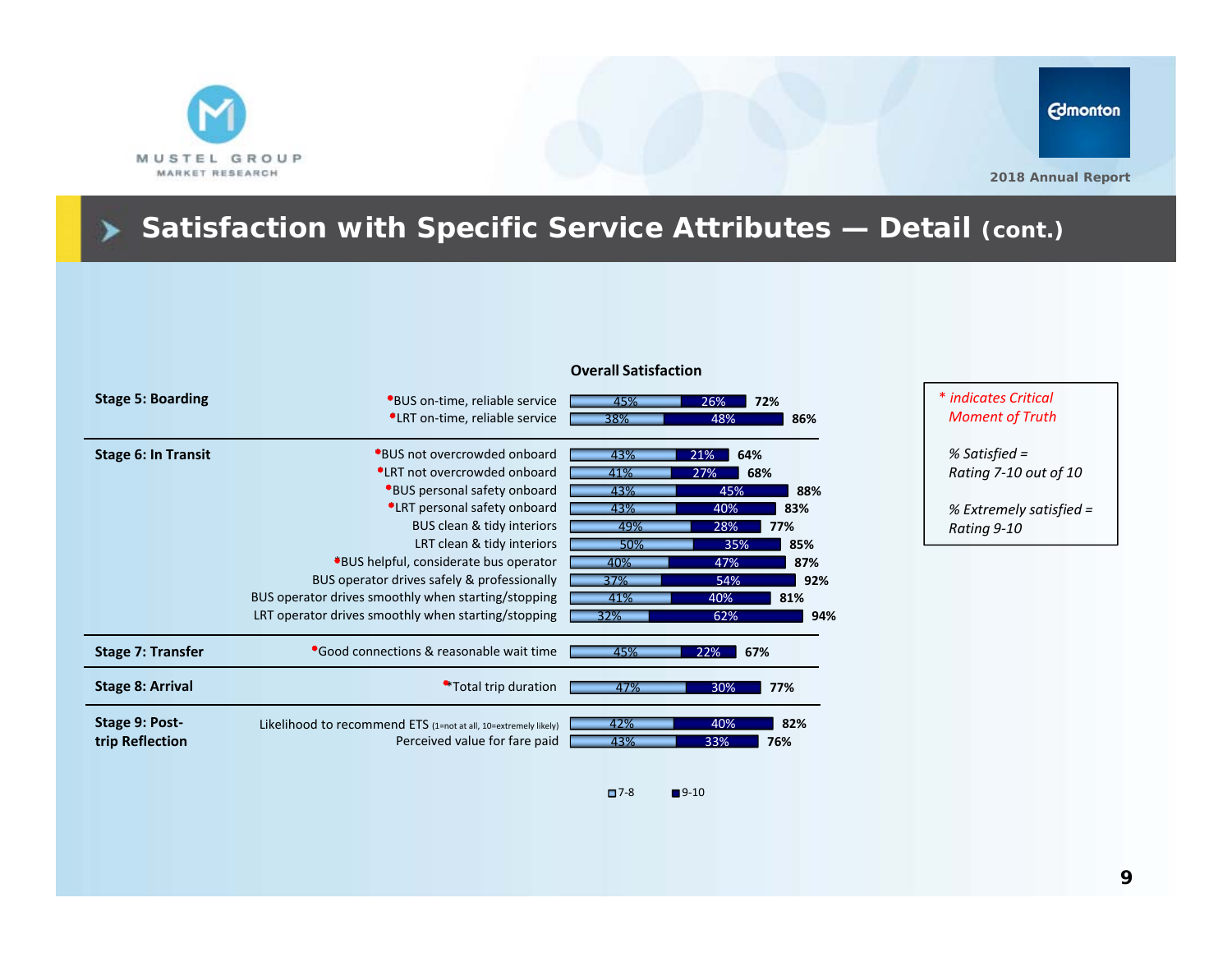



# **Foreword & Methodology**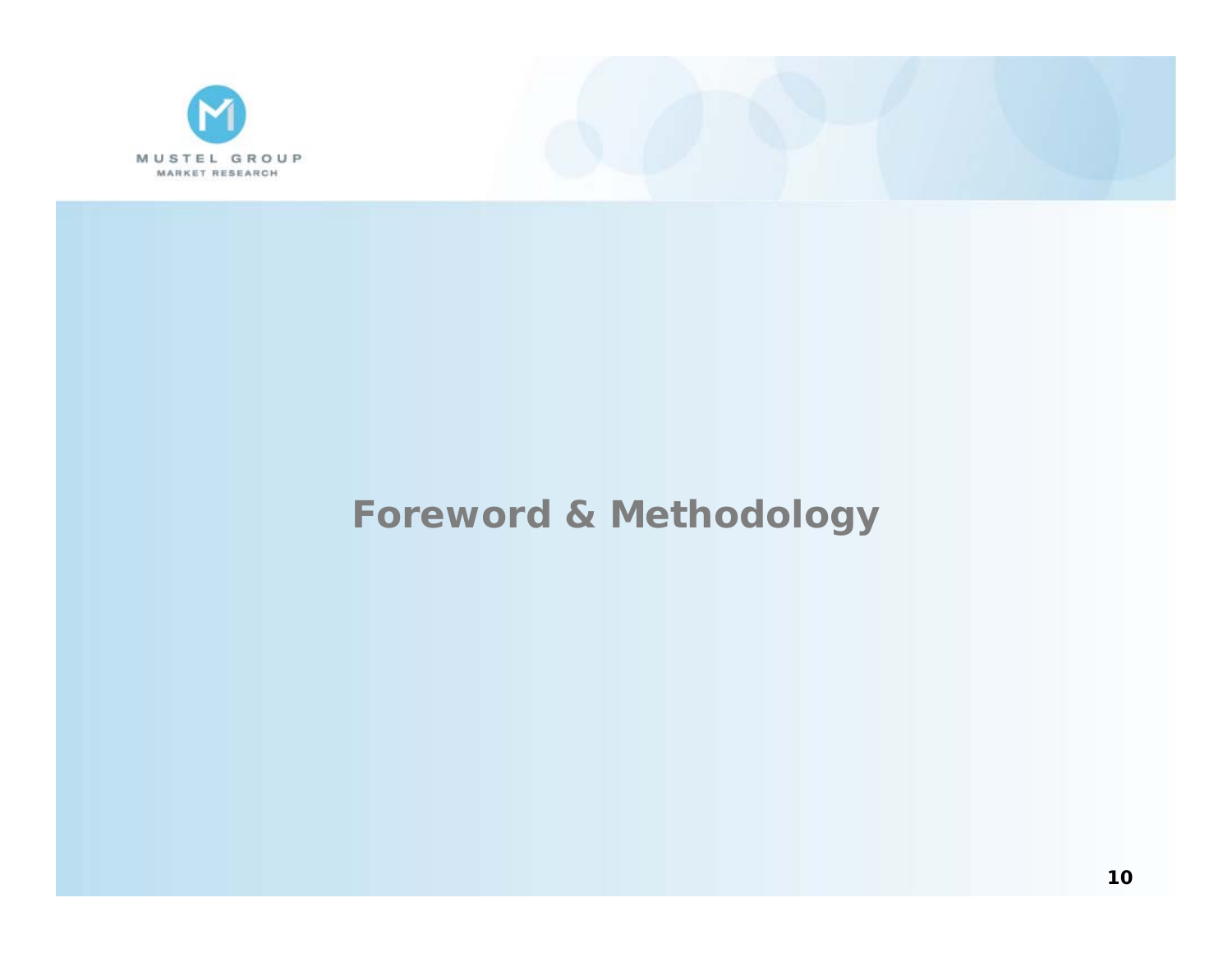

### **Foreword**

#### **Background**

- Edmonton Transit Service (ETS), the City of Edmonton's public transit service, has undertaken a revitalized customer satisfaction research program to monitor and identify areas for improving service delivery to existing customers and to be prepared for growing demand and new ridership in the future. Informed by an initial, in‐depth customer mapping research phase\*, the tracking study design incorporates measurement of the 'critical moments of truth', as well as a series of other aspects integral to ETS' service delivery.
- A continuous tracking survey, being conducted year‐round, collects customer perceptions and usage information. Concurrently, the survey is developing a panel of customers to take part in future research, some of whom participated in a Voice of Customer (VOC) pilot study (reported separately).

#### **Research Objectives**

 This new research program has been designed to identify customer needs and expectations on a regular, ongoing basis and provide actionable insights for implementation of service, fare and other customer enhancement strategies in a timely, effective and efficient manner.

Specific research objectives are as follows:

- Measure ETS service satisfaction overall and for key customer experience touchpoints
- Provide satisfaction evaluations by ETS modes (and annually by market segments and user types)
- Provide detailed insights into reasons for customer dissatisfaction
- Profile customers demographically
- Assess customer loyalty and factors affecting loyalty
- Assess use and frequency of transit services and fare products used
- Determine issues of importance to customers
- Determine customers' overall service provision priorities
- Conduct trend analysis over time
- The survey addresses all aspects of the customer experience, pre-trip, in-trip and post-trip satisfaction, perceived value and future use. As well, the survey enables flexibility to add questions as needed to address topics of interest and emerging issues.
- Findings are presented for the calendar year 2018 in comparison to previous measures.

*<sup>\*</sup> Refer to "ETS Customer Experience Mapping & Critical Moments of Truth Research" report (July 2014)*